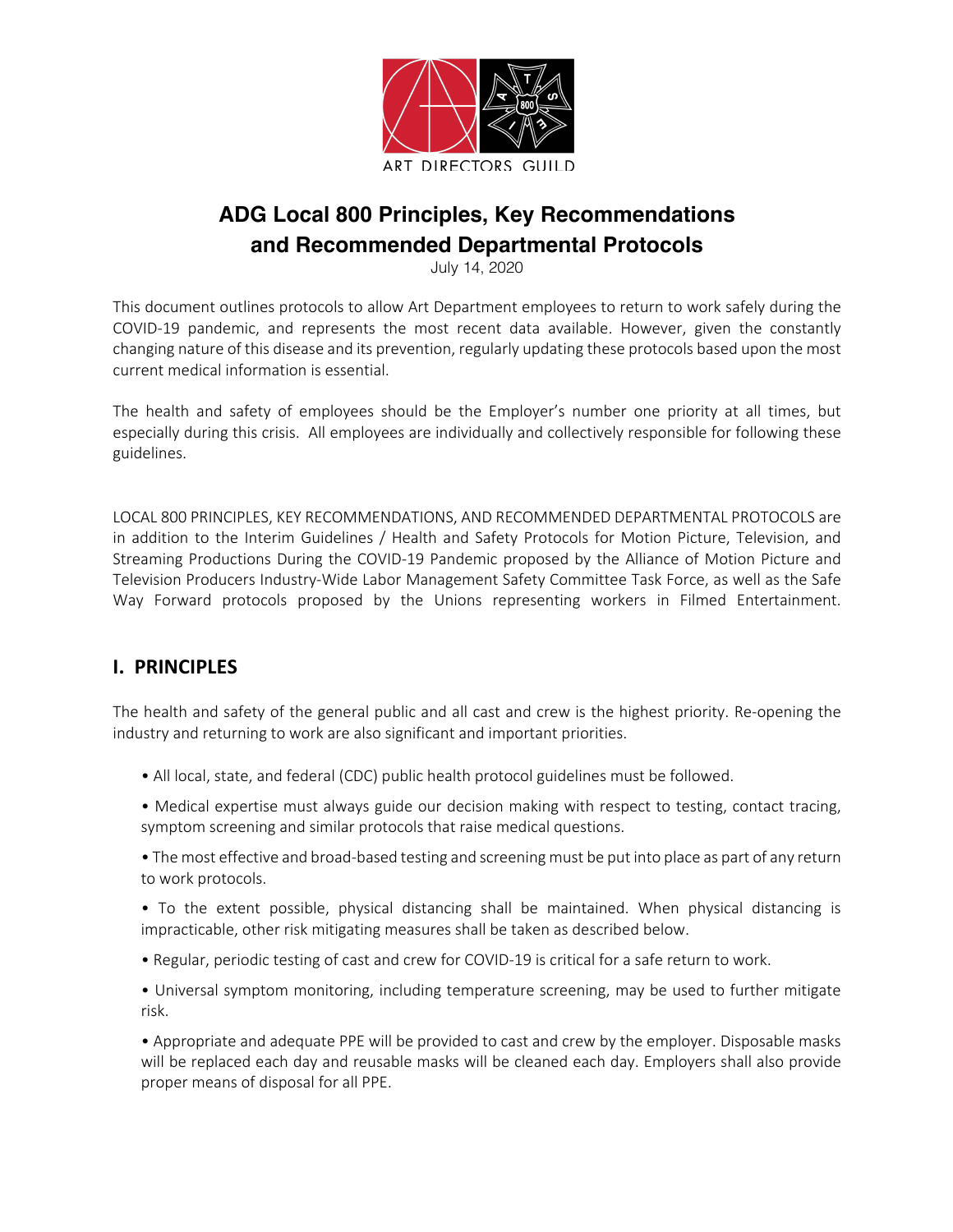

• Infection prevention measures will be developed and applied, including physical distancing at all times when possible, enhanced sanitation (high-touch wipe down, disinfection of equipment), and hand hygiene (increased access to hand washing stations, alcohol-based hand sanitizer).

• One or more autonomous COVID-19 Compliance Officer(s) with specialized training, responsibility and authority for COVID-19 safety compliance and enforcement will be in the workplace to address issues as they arise.

• Thorough training on principles of infection prevention, PPE, physical distancing and signs/symptoms of COVID-19 will be provided to all, with role-specific additional training as needed.

• The judgment of Department Heads and their crews, in collaboration with Unit Production Managers (UPMs) and Assistant Directors (ADs), will be considered when structural and logistical changes are made to accommodate the new working practices.

• Individual rights under applicable laws intended to protect against discrimination must be respected and safeguarded to support the maintenance of a non-discriminatory workplace.

• Adequate staffing and space for physical distancing is essential for an effective health and safety plan.

• Limiting crew size and/or attempting to combine jobs leads to inefficient, unsafe work practices. Department Heads and their crews, in collaboration with Line Producers, UPMs and ADs, remain in the best position to manage the staffing needs and scheduling of their departments to achieve the quality and efficiency necessary.

• Resuming production during this time may be highly stressful and cause anxiety. The implementation of mental health resources to support the wellness of those participating in a production may be necessary.

• Cast and crew are encouraged to report problems, ask questions, and suggest solutions to enhance the safety and productivity of the workspaces.

• No one should have to waive their rights or assume liability in order to go back to work.

• If people are sick or caring for others who are sick, they must have a paid sick leave option that allows them to stay home without undermining their economic security and forcing them to make dangerous choices.

• Workplace practices that compromise the health and immune systems of employees and contribute to the vulnerability and illness of employees should be eliminated. Limit the duration of workdays and excessive consecutive workdays whenever possible and extend rest periods whenever possible to ensure cast and crew main healthy and receive adequate rest.

• Training to properly implement and adhere to Covid-19 safety guidelines, including the proper utilization of PPE, must be built into each production schedule and budget.

## **II. ART DEPARTMENT KEY RECOMMENDATIONS**

These recommendations are intended to apply to all Local 800 classifications on and off set as appropriate.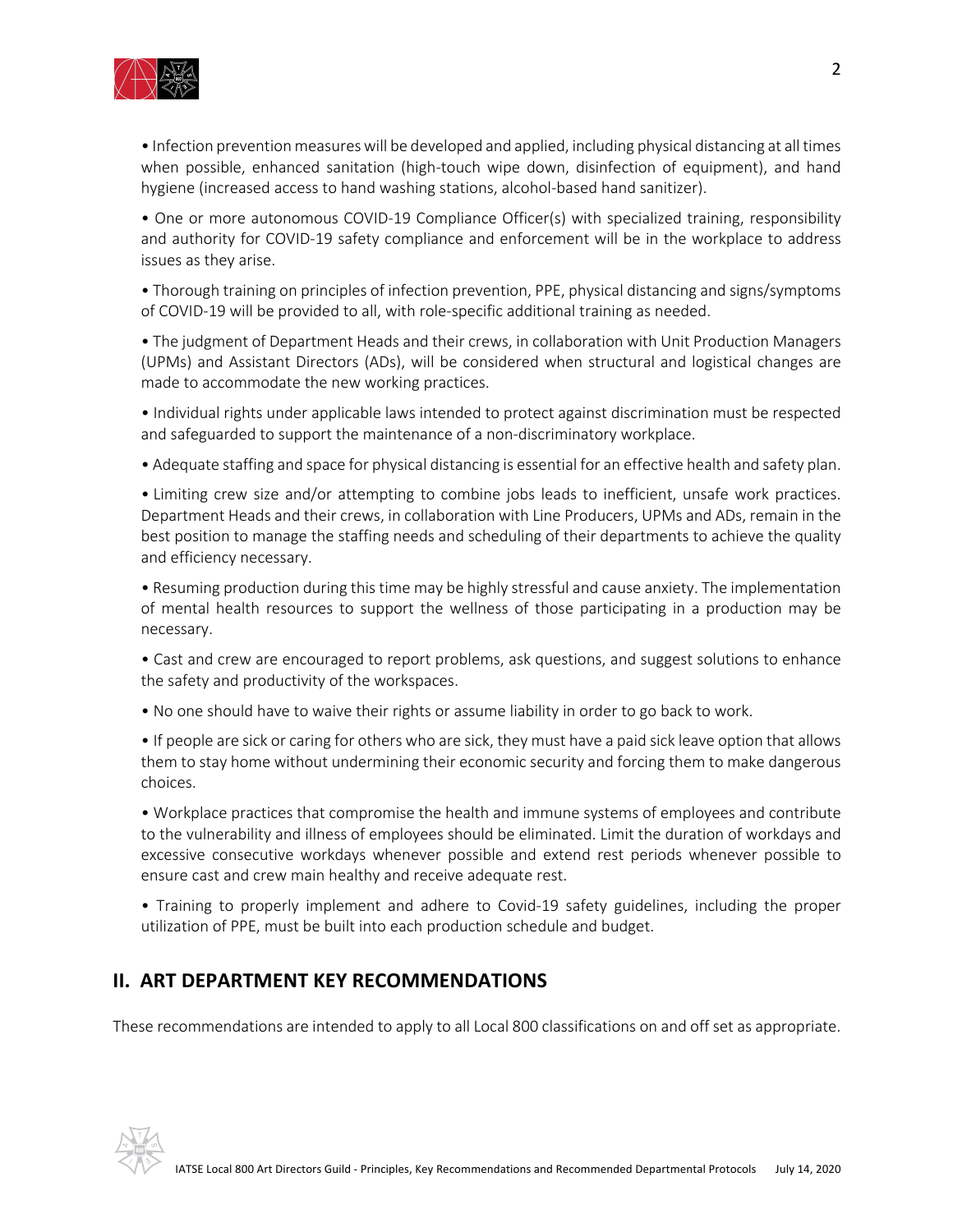

- 1. All persons engaged on the project must complete a health declaration form prior to starting and/or returning to work, declaring that they are free from symptoms, that those in their household are free from symptoms, that they have not knowingly come into contact with anyone showing symptoms of COVID-19 in the previous 14 days, and that they should not be self- isolating for any other reason laid out in governmental guidelines.
- 2. Upon the commencement of work, all members of the Art Department shall receive thorough training in proper safety protocols including training to properly implement and adhere to COVID-19 safety guidelines including the proper utilization of PPE. Training time must be built into each production schedule and budget for all persons engaged on the project as detailed in the Industry-Wide Labor Management Safety Committee Task Force Proposed Interim Guidelines.
- 3. Employees are expected to immediately report to a designated person or persons (such as the COVID-19 Compliance Officer or such other person as designated by the Producer) if they are experiencing, or a member of their household is experiencing symptoms of COVID-19. If an employee is experiencing symptoms or has come into close contact with someone who has tested positive for COVID-19 either on or off site, they must report to their employer and follow the employer's contact tracing guidelines. The employee must take all mitigating measures such as staying away from work or being required to leave the place of work without fear of retaliation or limitations on future employment.
- 4. In the case that a single department member develops symptoms, the rest of that department must be isolated from the rest of the crew, and a further evaluation will made by the COVID-19 Compliance Officer.
- 5. Employees who can work remotely should immediately do so while contact tracing occurs.
- 6. PPE will be provided by the employer to all crew at no cost and meet applicable regulatory guidelines (CDC, Public Health, NIOSH, OSHA) as appropriate, Medical masks, cloth masks, and face shields reduce the transfer of saliva and aerosolized respiratory droplets to people close to the wearer.
- 7. All employees are required to wear provided PPE at all times when on site, on location or in the presence of other crew members or the general public, especially when closer than six feet (6') for any period of time. An exception to this guideline would be when working in an area where no other employees are present, an employee may work without a face mask, but must have immediate access to a face mask so that it can be worn should another employee enter the work area. Consider wearing masks at all times in offices with an HVAC system recycling air through multiple offices.
- 8. Cleaning materials (EPA registered disinfecting methods and supplies) must be made available for any employee to clean surfaces as needed. Gloves may be worn as infection prevention PPE when touching potentially contaminated commonly shared equipment in unavoidable and equipment cannot feasibly be disinfected another way. Adequate training in glove use, including safe doffing, will be required. Non-medical (work) gloves shall be worn as usual when appropriate.

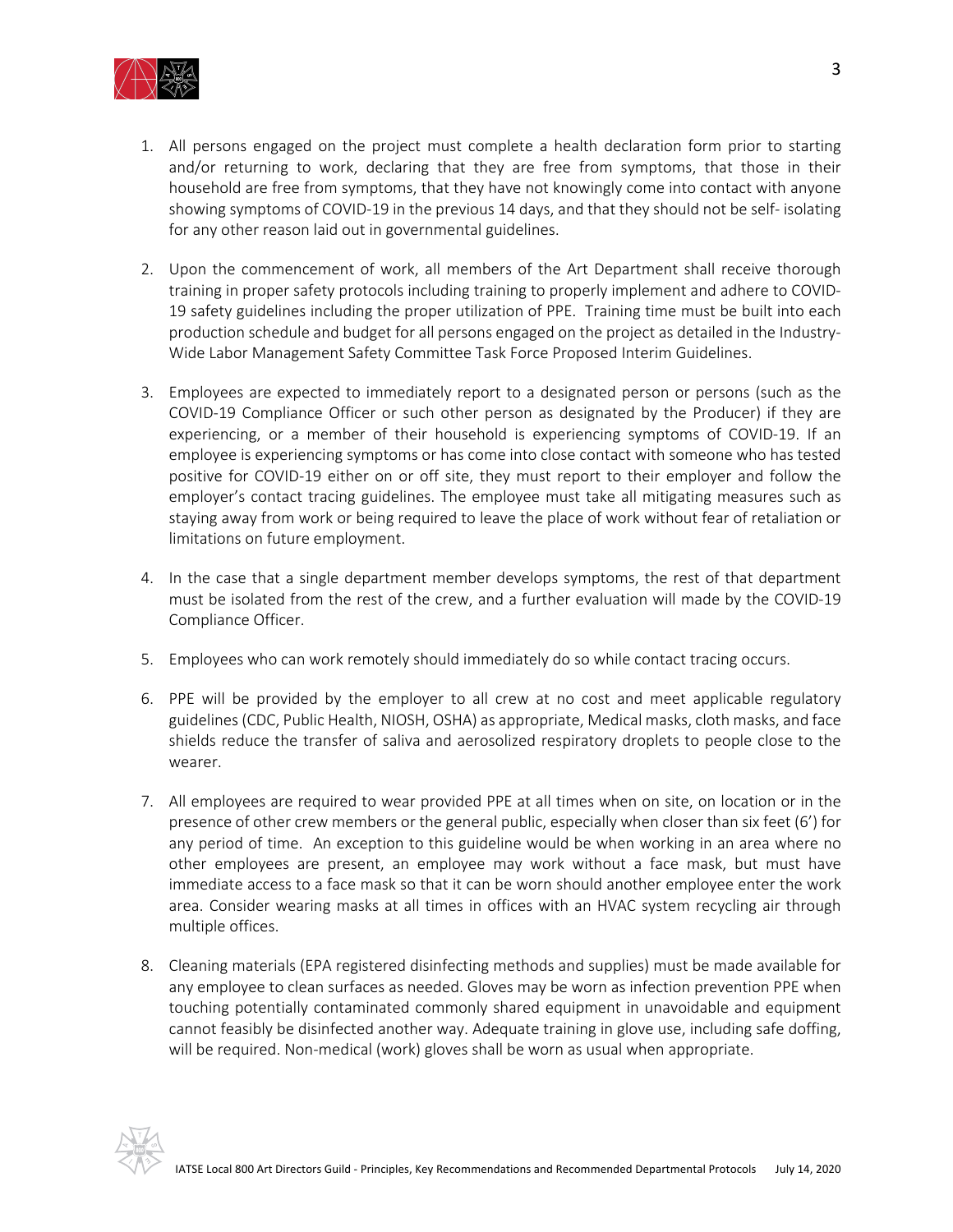

9. Hand-washing facilities for all employees must be provided at designated stations for regular handcleansing. Hand Sanitizer must be made available to each department / crew member / employee at all times, A touch-free Hand Sanitizing Dispenser shall be located at the entrance of every office or workspace occupied by more than two employees.

10. Maintain exceptional personal and professional hygiene practices, including:

- Washing hands with soap and water frequently throughout the day, and after each visit to the restroom, or re-entering workspaces.
- Use the Employer provided hand-sanitizing stations throughout the premises or carry personal hand sanitizer if you are frequently handling shared materials.
- Avoid touching your face.
- Clean all shared workspace surfaces with Employer-provided sanitizing wipes/spray after use.
- Observe all equipment and tool cleaning protocols.
- 11. Dedicated cleaning crews should clean common spaces at appropriate daily intervals.
- 12. Dedicated employee(s) to oversee cleaning of all spaces, and all items handled, such as samples, packages, & hardware received.

## **EQUIPMENT TRUCKS AND TRANSPORTATION**

• Travel to and from sets and locations should be via personal vehicle when possible.

• When crew members must travel together in vehicles, face coverings should be worn by all occupants of the vehicle for the duration of the trip to protect driver and passengers. When possible, crew members should maintain the same vehicle seat for the duration of the trip and any return or subsequent trip in that vehicle. Consider less than full vehicle capacity to ensure proper spacing, so no one sits side by side.

• Golf carts (including keys), bicycles, hand trucks, and dollies/carts must be sanitized before and after each use. All equipment to be handled only by designated department members responsible for that equipment to avoid any potential cross-contamination. Written log of use to be maintained.

- On Lot Valet Parking Disinfectant needs to be provided at valet stand.
- Designated parking spaces are needed for individuals who are in and out of the office multiple times during the work day (runners/PAs/Shoppers, etc) so as to minimize interaction with Lot valets.

## **III. ART DEPARTMENT SPECIFIC PROTOCOLS**

As Art Department employees are typically part of the initial hires on a production, Heads of Art Departments need to take a leadership role in department safety and layout of furnishings and work spaces, and be diligent to make sure offices and office set ups can support physical distancing practices.

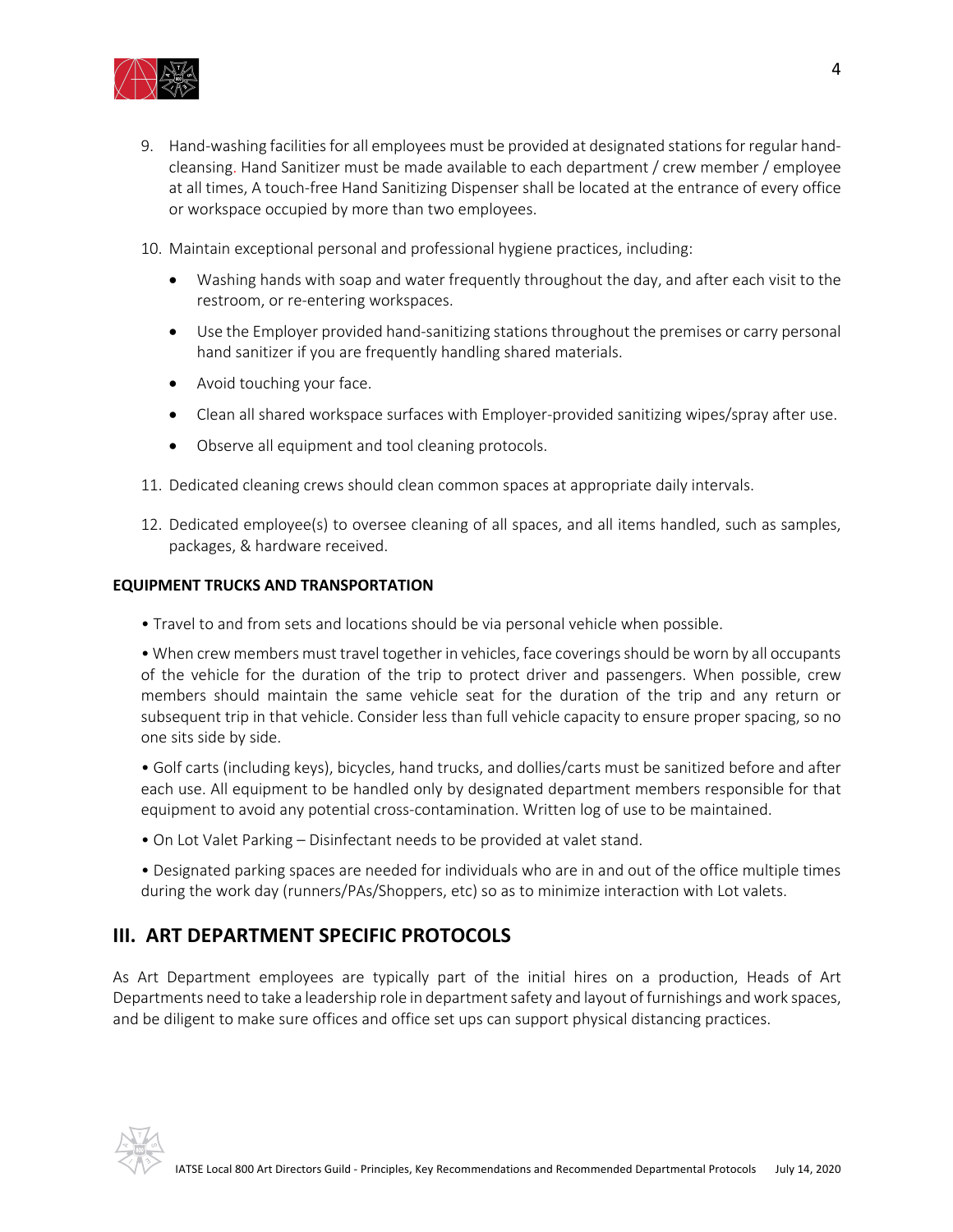

The judgment of Department Heads and their crews, in collaboration with Unit Production Managers (UPMs), and Covid-19 Compliance Officer(s) will be considered when structural and logistical changes are made to accommodate the new working practices.

Recommend assessment of existing HVAC, and office space air flow by Facilities / Studios / Covid-19 Compliance Officer(s) regarding existing HVAC. Clean air flow be examined and filters upgraded. Openable windows are of concern to Art Department employees. Provide One Portable HEPA air purifier per office / workspace.

### **PHYSICAL DISTANCING**

Maintain all physical distancing practices as recommended by OSHA, including:

- Employees must maintain a 6' distance between individuals whenever possible and wear face masks when working or sharing space with others closer than 6' for more than a few seconds.
- Clear acrylic shields between work stations should be considered where needed.

### **REMOTE WORKING**

The primary purpose for considering staff to work remotely is to accommodate proper distancing in work spaces where possible and practicable. An additional purpose for considering remote workers during a Pandemic include employees with auto-immune conditions or family members with auto-immune conditions who may be impacted or compromised by the employee being in an office environment during the Covid-19 emergency.

Positions to be considered for remotely working should include the following positions, as well as any other position agreed upon by Production Designer, Art Director, Producer, and Production Manager.

#### **Primary Consideration for Remote Working**

Graphic Artist(s) Storyboard Artist Illustrator / PreVis Clearance Coordinator Product Placement Digital Asset Management Set Designer(s) Model Maker(s)

## **Secondary Consideration for Remote Working**

Assistant Art Director(s) Set Designer(s) Model Maker(s)

## **Positions that cannot work from Remote locations effectively**

Production Designer Art Director(s) Scenic(s)

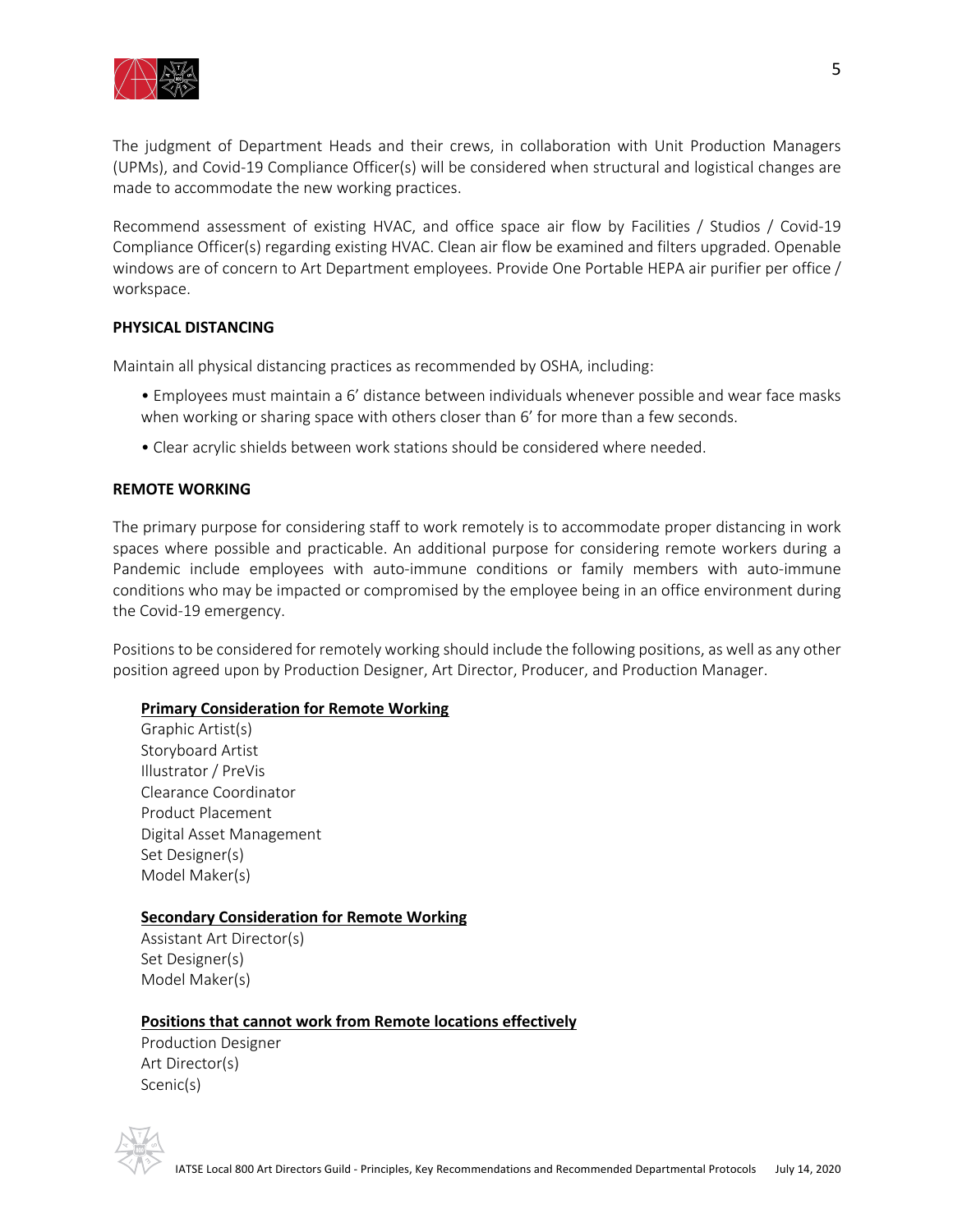

Continued

Art Department Coordinator – though not represented by Local 800 Art Department PA - though not represented by Local 800

Discussions will need to occur regarding the Technical Support necessary for efficient remote work.

## **EQUIPMENT / MATERIALS / DISINFECTING PRACTICES**

• Equipment must be disinfected prior to use or transfer, or after use with an EPA-registered agent found on the list at the following link:

https://www.epa.gov/pesticide-registration/list-n-disinfectants-use-against-sars-cov-2

- Personal Computers and personal equipment should not be shared.
- Blueprints, drawings and samples should be transmitted electronically where practicable. When physical prints, drawings and samples are required, make separate copies for the use of each individual involved.

• Shared workspaces such as Food and Water Areas, Plan Benches, Worktables, Water Supply, Sample / Materials Areas, and Conference Areas, should receive a thorough disinfecting on a regular basis as practicable and necessary.

• Identify and utilize a dedicated delivery point on the extremity of Departmental offices to minimize office traffic from vendors and crew from other departments. Sanitize all deliveries (i.e. Materials / Samples / Hardware).

• Identify Dedicated Storage for Art Department equipment boxes needed to keep those items sanitized

• In any shared work space, such as cutting area, use separate marked containers with individual crew member names to segregate tools and expendables.

• Establish a dedicated Sample Room / Presentation Room away from main work areas to minimize outside interaction with Art Department office employees, so as to avoid congregating in common areas.

## **REFRESHMENTS / BREAK ROOMS / COMMON AREAS**

Off-production offices, meeting rooms and other workspaces should have best practices infection control protocols for use, especially when used for providing impromptu meals, snacks and coffee. Likewise, utilize best practices protocols for break rooms and all appliances such as refrigerators, microwaves, coffee makers. Delivered food packages will require cleaning protocols and deliveries will require physical distancing. No sharing of dishes or utensils. Encourage single-use paper products.

## **INTERACTIONS WITH OTHER DEPARTMENTS / PRODUCTIONS**

Limit the number of people interfacing in person with other departments.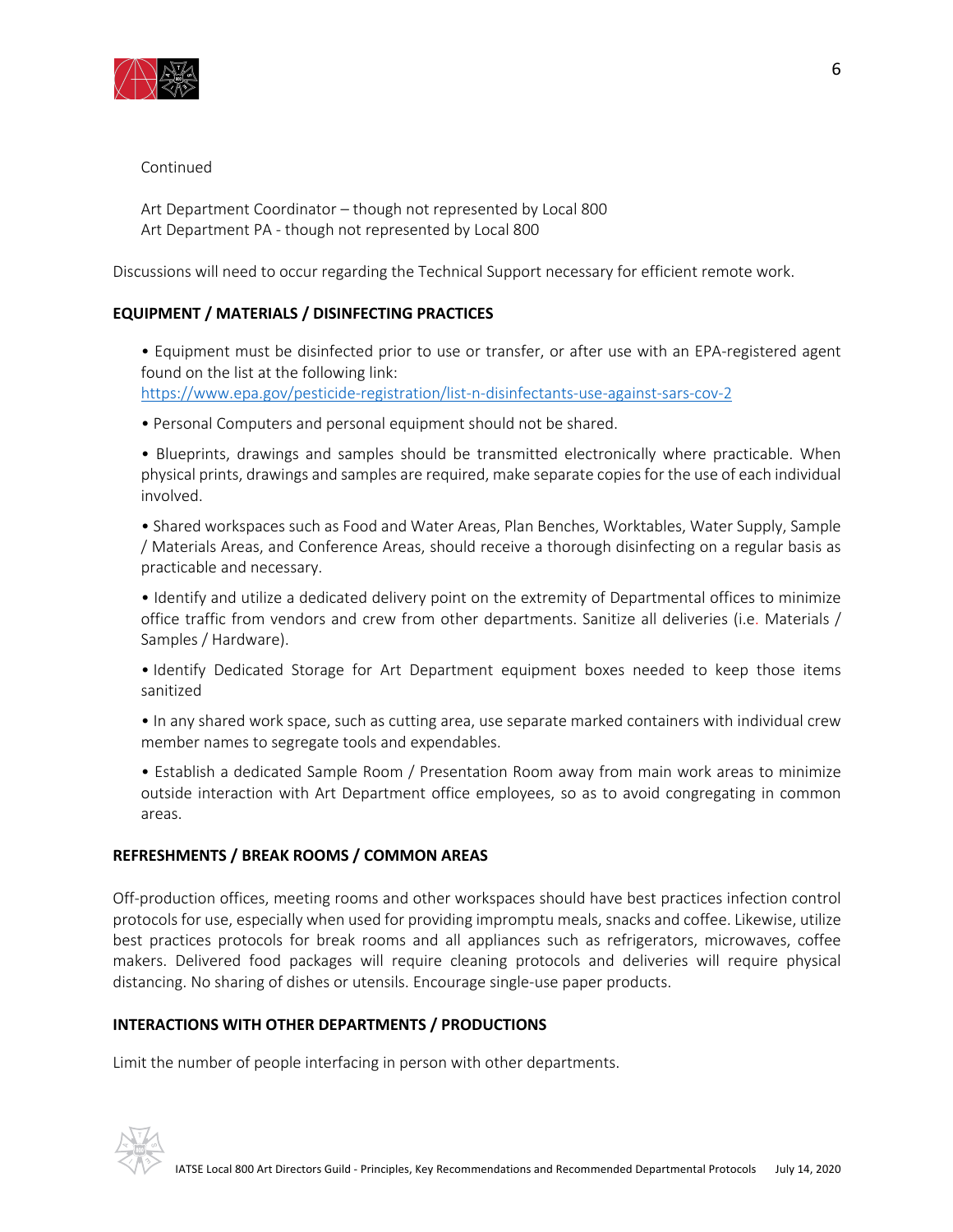

Meetings between and among Directors, Producers, or any other members of Production with any members of Art Department staff (Prod Designers, Art Directors, Storyboard Artists, Illustrators, PreVis Artists, etc.) are encouraged to take place remotely when practicable via:

- Phone
- Electronically computer interface via internet
- Dedicated Office space with proper PPE and social distancing

The sharing of Office Space(s), Stages, Sets, Locations, and Backlots, between independent productions must be reviewed, coordinated and approved by All Covid-19 Compliance Officer(s) of participating productions.

## **SCOUTING**

Potential locations should be evaluated / cleared prior to measuring, surveying, and departmental scouts. Measuring / Scanning / Surveying should occur prior to any Tech scout to facilitate social distancing.

• Virtual Scouting should be prioritized.

• Transmit mobile video from a single person (such as a location scout) to group conferences with Key Department Heads before assigning the location a priority to tech scout.

• Self-drive to scouts to eliminate crowded vans. Employer shall provide parking.

• Limit the number of people at one time inside scout locations as per location size. Tech and Director scouts may have to be done in waves as per location size.

• Scouting a set or location prior to its construction or prep being completed may require others to stop work and clear the area to facilitate social distancing during the Director, Director of Photography and Production Designer scout.

• Tech Scout in smaller groups, such as:

Group A – Director, Production Designer, Director of Photography, Assistant Director, Producer, Location Manager

Group B – Art Department, Set Decorator, Leadperson, Construction, Paint, Greens, Props, VFX, Location Manager

Group C – Director of Photography, Gaffer, Key Grip, Rigging Gaffer, Rigging Key Grip, Location Manager

Group D – Gaffer, Key Grip, Best Boy Grip, Best Boy Electric, Location Manager

Group E – Logistics – Representatives of Art Department, Electric, Rigging, Transportation, Construction, Location Manager

## **RIGGING / DRESSING**

Limit the number of teams prepping on a set at the same time.

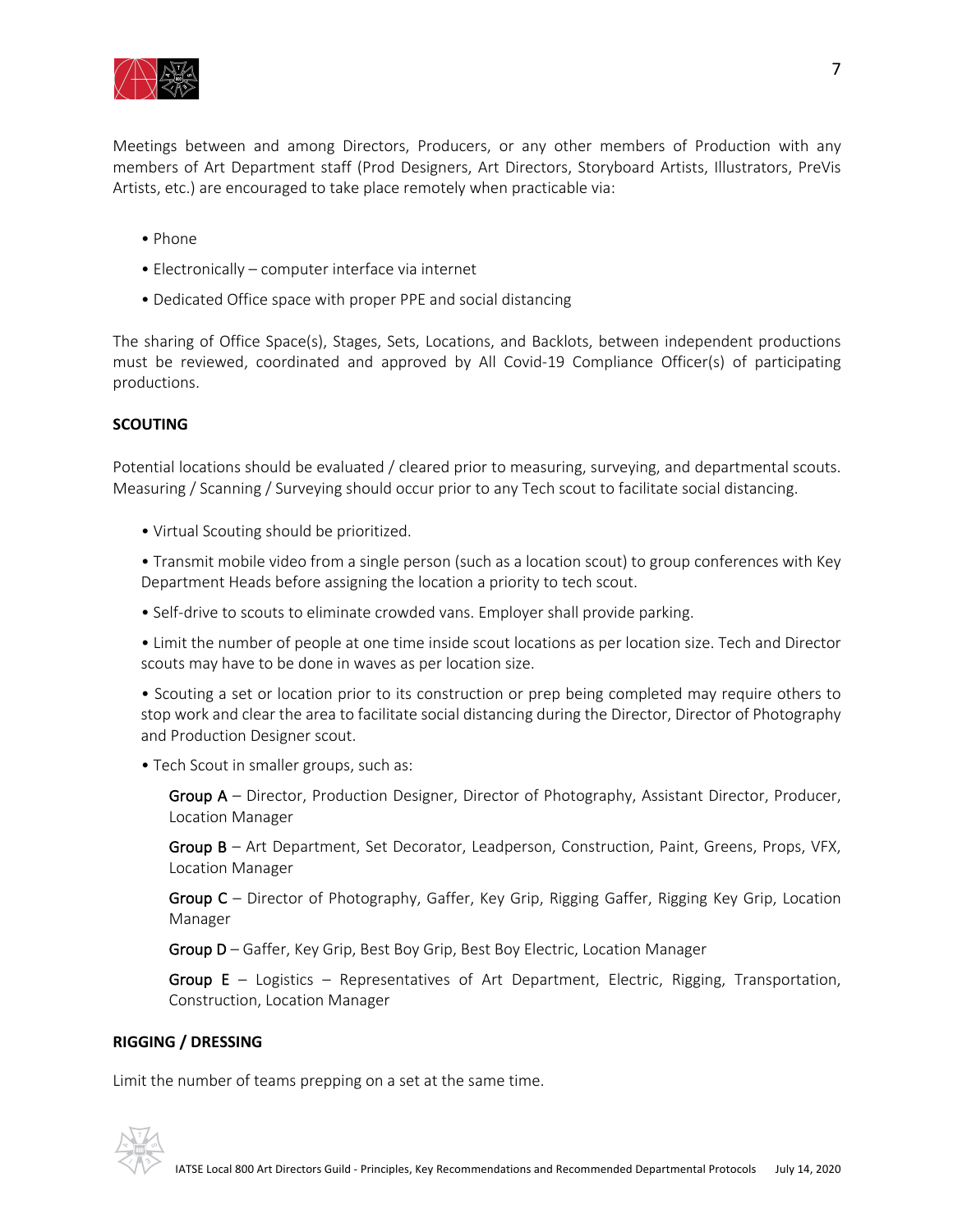

- UPM(s) and Covid-19 Compliance Officer(s) must approve scheduling to keep crews segregated.
- Strictly one department at a time working within the physical constraints of a set at any one time.

For example, Art Department completes construction, painting, and dressing before grip and electrical department light a set. Still Photographer is allowed access and enough time to work unhampered by other departments.

### **STAGE LAYOUT**

Discuss the need to create more space between new sets as constructed to help with work flow and promote social distancing, such as 6' fire lanes and inter-set lanes. Discuss stage layouts with Covid-19 Compliance Officer(s).

Touchless dispensers / handwashing stations at all stage entrances.

### **MANAGE EXPECTATIONS OF TIME FRAMES, WORK SCHEDULES & DELIVERABLES**

With teams undertaking required safety protocols as they work in isolation, small groups, or pods to complete their work on sets and locations, the timeframe for set deliveries will lengthen. The additional time required needs to be incorporated into production schedules.

Having scripts in a timely fashion helps avoid the challenge of accomplishing last minute changes, and mitigates the potential for mis-steps in safety protocols.

Discourage the use of Double Up or Triple Up Days to lessen the interaction with multiple crews.

Consider Block Shooting to assist in reducing the amount of activities involving stage facilities and locations, and to reduce the number of in- person meetings.

Certain processes will require more time to accomplish within the parameters of social distancing and remote working. For example, drawings, set plans & corrections, printing samples of largescale graphics and getting colors matched or approved, are just some of the creative elements which take longer when not working in the same space.

Secure shredding procedures for remote workers should be discussed with and covered by production.

#### **NOTEWORTHY PROGRAMS FOR REMOTE WORKING / MEETINGS / ETC.**

For sharing information and having meetings with a remote workforce noteworthy programs include:

• Slack, Zoom, Dropbox, Facetime, Google Docs, Flock, etc

Zoom is good for conferencing and screensharing of desired programs, like SketchUp, AutoCad, Vectorworks, etc.

The cost of enterprise level platforms must be included in budgeting discussions.



8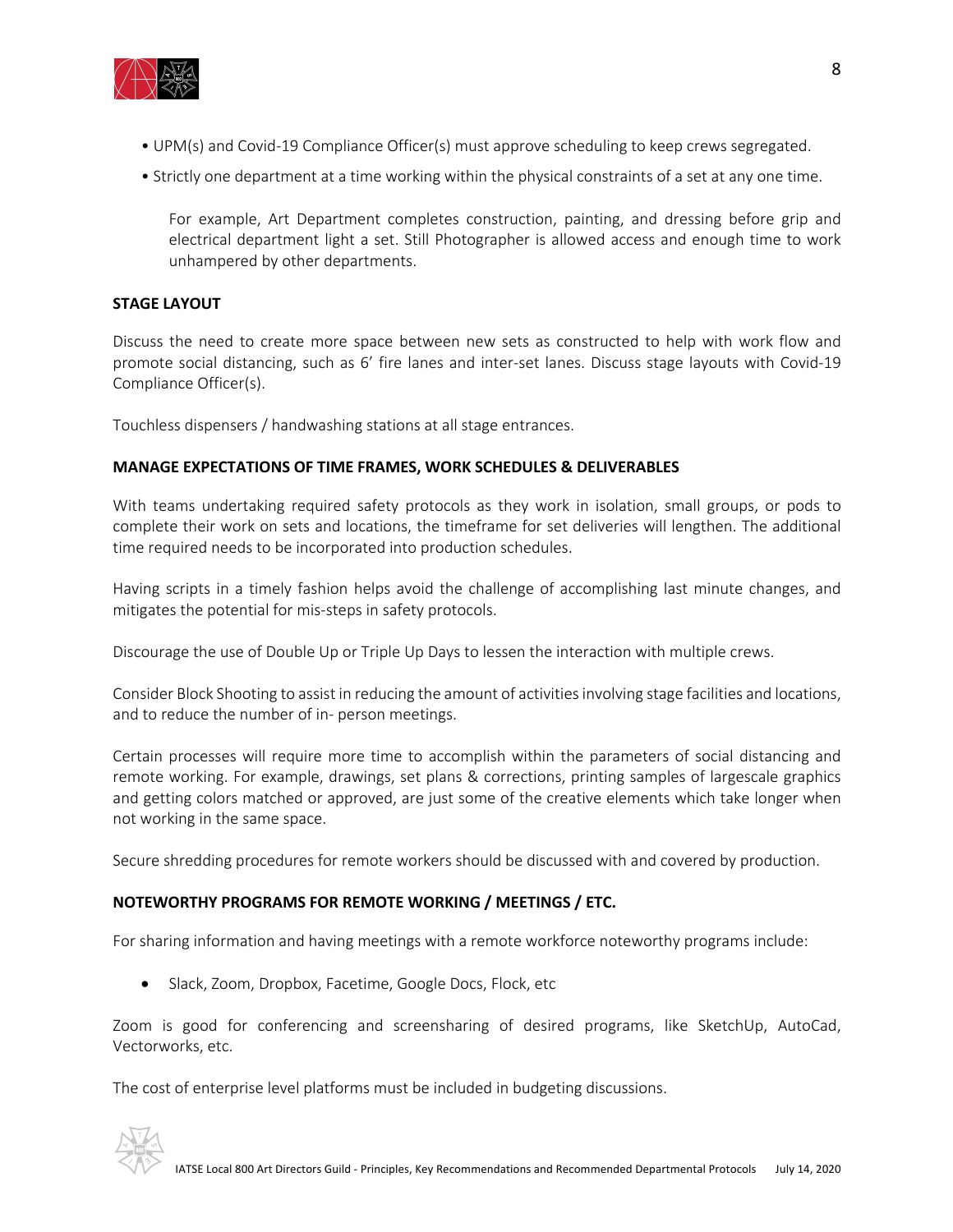

## **PAPERWORK / WORKING DRAWINGS / BLUEPRINTS**

All printer keyboards and control panels should be sanitized after each use.

All documents for distribution should be digitalized, and digitally distributed when possible.

When physical working drawings / blue prints are required, one department staff member should be responsible for printing and sorting working drawings / blueprints.

After printing, sheets should be stored out of main work space (in hallway or exterior) for pickup to minimize office traffic. Paperwork should be placed in designated holding container for individual department pickup.

### **OFFICE WORK SPACES**

- Establish a written, worksite-specific COVID-19 prevention plan at every office location, perform a comprehensive risk assessment of all work areas, and designate a person at each office workspace to implement the plan.
- Regularly evaluate the office workspace for compliance with the plan and document and correct deficiencies identified.
- Investigate any COVID-19 illness and determine if any work-related factors could have contributed to risk of infection. Update the plan as needed to prevent further cases.
- Identify close contacts (within six feet for 15 minutes or more) of an infected employee and take steps to isolate COVID-19 positive employee(s) and close contacts.
- Failure to adhere to these guidelines could result in workplace illnesses that may cause operations to be temporarily closed or limited.

## **OTHER**

Additional Art Department Protocols will need to be established for the design and implementation of productions such as LIVE SHOWS / GAME & COMPETITION SHOWS / AWARDS SHOWS / SHOWS INCORPORATING AUDIENCES / REALITY SHOWS and the integration of the public into designed environments**.**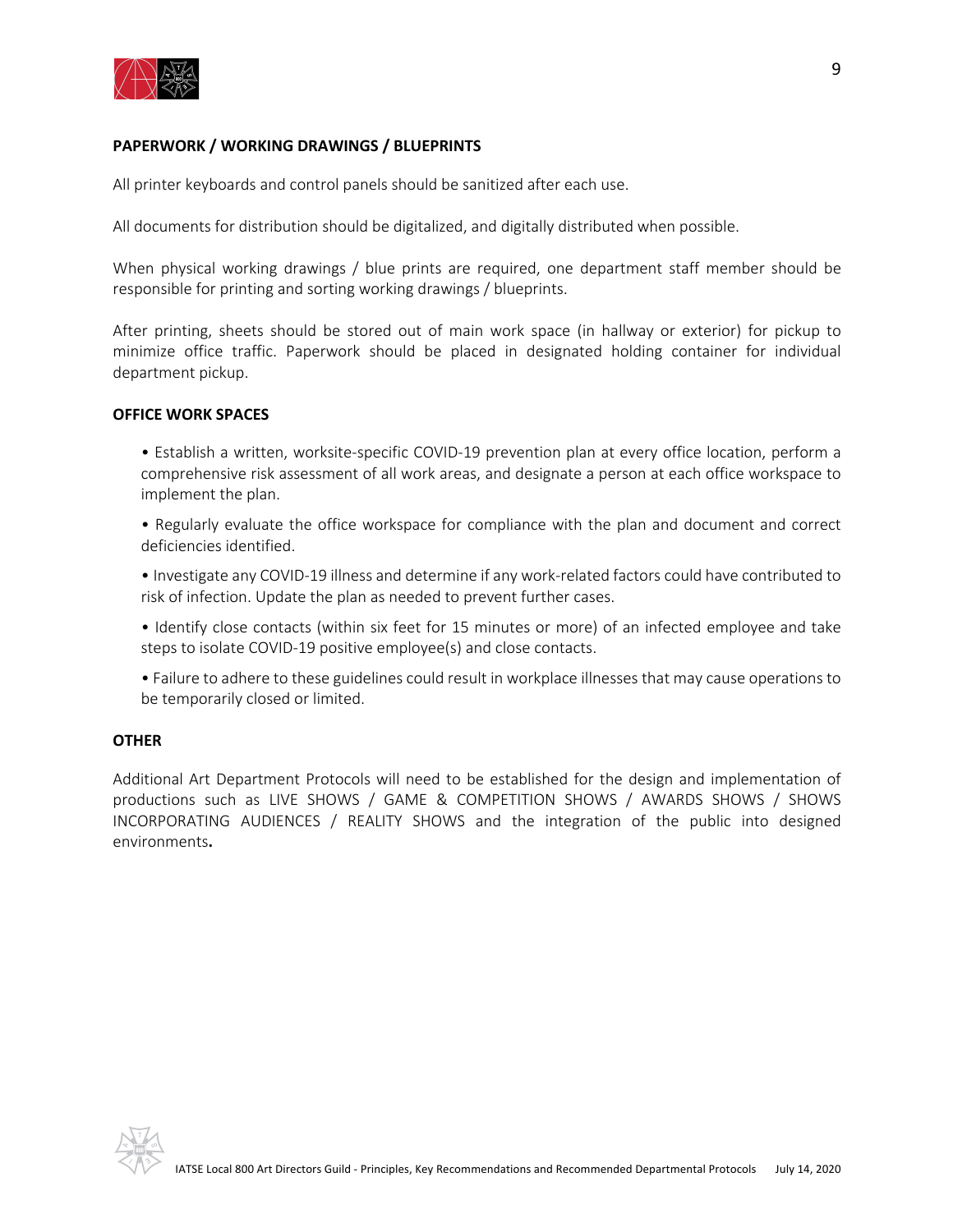

# **Local 800 Protocols & Recommendations for Commercial Production During the Coronavirus Pandemic**

In addition to the Local 800 general protocols, Industry-wide protocols, Union protocols, and company protocols, the following should be considered for commercial productions.

• Effective and early communication of agency scripts and client goals will give all departments a greater chance of assisting the director and producers in achieving these objectives.

• To encourage streamlined pre-production, client approved mood-boards should be included in Agency Director's Brief.

• The Production Designer should be brought on board during the bidding process to assist with developing a realistic timeframe, workflow and budget.

• Identify points within the job timeline where crew will need to be staggered, or more time will need to be allocated, will inform budget conversations.

• Consider pre-dressed locations to minimize dressing and cross contamination.

• When shooting on location consider access and egress as well as size of the spaces relative to the size of the shooting crew. This should include additional ventilation, multiple access points etc.

• Set decorators and property department should be provided additional time to adhere to safety protocols at prop houses and retail store environments; this may include staggered entry, virtual shopping, limited staffing availability and limited stock.

- In recognition of longer timelines to achieve objectives, slowdowns are likely to manifest in:
	- o Longer response times from vendors to obtain materials
	- o Less set decorating achievable within each day due to the likelihood of staggered entry into prop houses and retail stores
	- o Fewer pickups or returns achievable within a day due to likelihood of timed slots for pick-ups at vendors

• Production will be responsible for having PPE available for all personnel on their date of hire.To the extent feasible, departments should be staggered in order to work in isolation from one another. Construction, paint, dressing and special effects crews should, when possible, work in isolated shifts, while adhering to established protocols.

• On-set presence of art department should be limited to only necessary personnel, including but not limited to the Production Designer and/or Art Director.

• Production will provide for environmental cleaning.